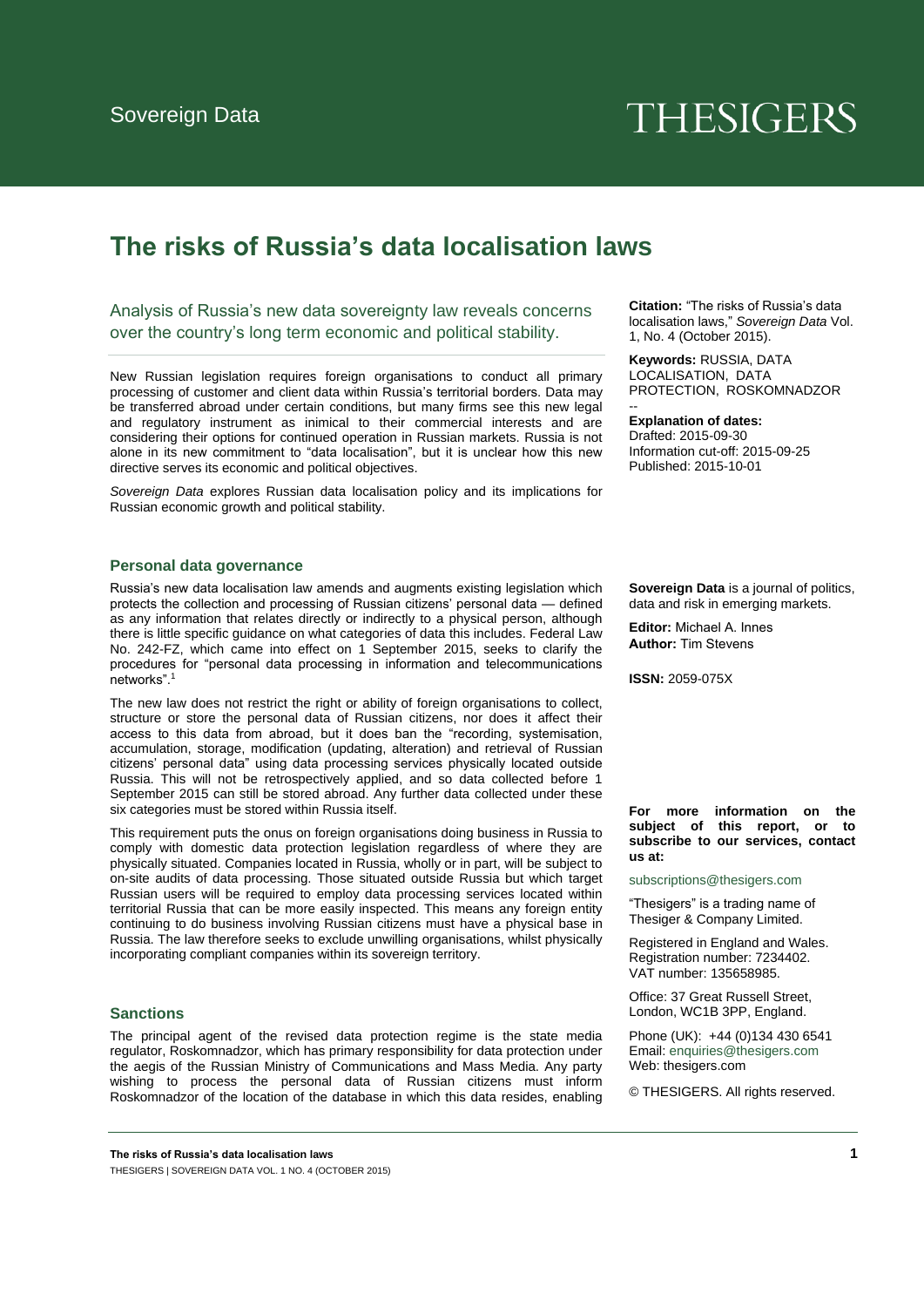

both the identification of data infrastructures developed by foreign entities and the development of an inspection regime tailored to audit them. Non-compliant organisations will be added to a "Register of Violators of Personal Data Subjects' Rights" and may attract sanctions imposed by Roskomnadzor and the courts.

The principal proposed sanction is the blocking of foreign websites providing services to Russian consumers and clients. Roskomnadzor has extensive experience and capabilities in this field and is Russia's primary internet censor, backed by wide-ranging legislation which seeks to restrict internet content. Such tools can be easily applied to block the web assets of companies on Roskomnadzor's blacklist. These tools are imperfect and can be evaded by sophisticated internet users, however most foreign companies unable to operate legally in Russia would likely be unable to operate at all. Extensive technical infrastructure exists for comprehensive deep packet inspection (DPI) of internet traffic and the Russian government exercises control over internet "choke points".<sup>2</sup> The threats of website blocking are therefore neither idle nor hypothetical and may incentivise compliance with the data localisation law.

Interestingly, Russia has framed the new law with specific reference to European data protection legislation, particularly the controversial "right to be forgotten" provision of the European Union's Data Protection Directive. This concept has been part of European law since 1995, but a recent ruling reaffirms the right of the individual under certain conditions to request that their personal information be removed from the internet. $3$  Russia's new data localisation law gives Russian citizens the ability to trigger "right to be forgotten" proceedings through the courts. As in Europe, the concern is that this instrument may be abused: instead of protecting citizens from unwarranted and undesired exposure, it may be deployed to promote and protect vested interests.<sup>4</sup>

# **Economics of data localisation**

There has been some confusion about the precise application and effects of the data localisation law. The Ministry of Communications published a non-binding commentary on the legislation in August 2015, only weeks before its implementation.<sup>5</sup> This clarified many issues of liability and exemption, notably that airlines would not be required to comply as this would breach international conventions on air travel and aviation security. The new law is generally respectful of Russia's international treaty obligations and international law, but the principal objection to data localisation remains commercial rather than normative.

Data migration is costly and the prospect of transferring primary databases to Russia is unattractive to foreign companies. Some will bear those costs as the price of operating in Russian markets, but others are likely to leave. Google, Facebook and Twitter—all of which have established offices in Russia—were disputing the time-frame for compliance until the eve of the law's implementation and seem to have elicited a stay of inspection until January 2016.<sup>6</sup> Big companies such as these have leverage in Moscow not available to smaller enterprises, but they have yet to make firm decisions on the future of their Russian operations. Like many others, they may elect to restructure in a manner that will affect the ability of Russian firms to capitalise on the global market in cloud services and IT support. Ĩ.

Those seeking to comply with the law may find it cost-effective to contract with local partners rather than risk the costs of physical relocation. This presents opportunities for domestic data processing companies, a consideration surely not far from Russian government thinking and in keeping with its general drift towards import substitution.<sup>8</sup> This policy, partly fuelled by deteriorating relations with the US and its imposition of economic sanctions, would be a long term challenge for any country, let alone one with a problematic history of protectionism and economic stagnation. In August 2015, the Russian Duma took steps to approve an import substitution plan for software which may help to offset some of the losses caused by data localisation.<sup>9</sup> However, the European Centre for International Political Economy calculates that new data localisation requirements will cost Russia RUB 286 billion

Data migration is costly and the prospect of transferring primary databases to Russia is unattractive to foreign companies. Some will bear those costs as the price of operating in Russian markets, but others are likely to leave.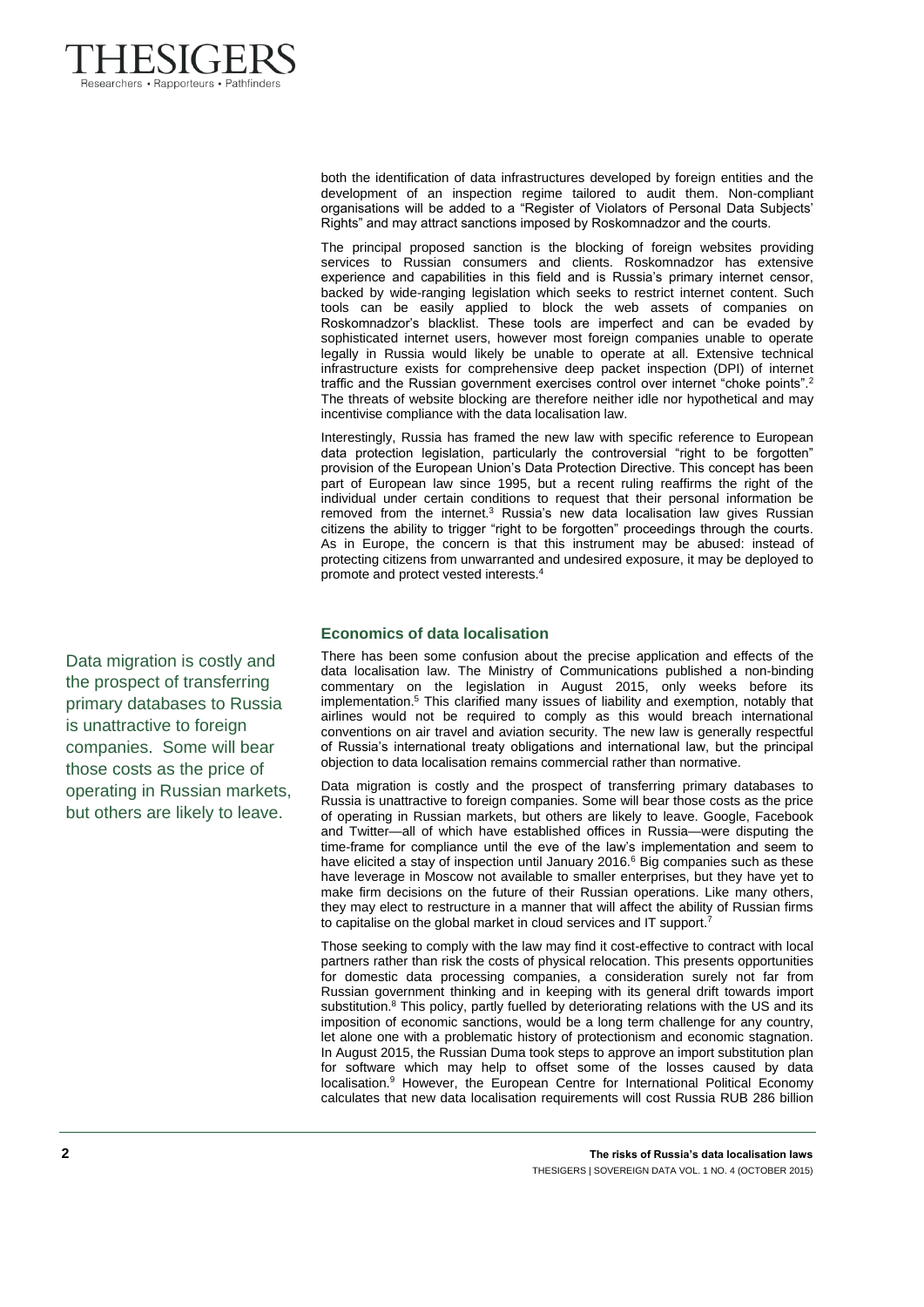

(GBP 3.7 billion; USD 5.7 billion), a figure which allows for government subsidies and other positive effects on the domestic data processing market. For this reason, the decision has been described as a "self-imposed sanction".<sup>10</sup>

# **Outlook**

What, if anything, does Russia stand to gain from data localisation? The first point to consider is that Russia is not alone in seeking to assert data sovereignty this way. In the last two years, at least twenty states have proposed data localisation, often as a means of protecting against foreign government intervention of the type revealed by Edward Snowden in 2013. Nor are global technology companies the victims: many sell data sovereignty as a service, particularly to curry market favour in places like Germany and Brazil, which reacted to the Snowden disclosures with data localisation proposals of their own.<sup>11</sup>

Russian data localisation is tied up with Putin's accusations, inter alia, that the internet is a "CIA project".<sup>12</sup> As previously reported in *Sovereign Data*, whether he truly believes this, is less important than the role of data localisation as an expression of Russian discontent with perceived US internet hegemony.<sup>13</sup> The logical extension of the argument is to further demarcate the borders around the Russian internet and ensure they are patrolled diligently against external subversion. This is not necessarily an authoritarian reflex, but history suggests that "walling-up" the internet goes hand-in-glove with domestic surveillance and political control. This may serve short-term political ends but is unsustainable if Russia's economy is affected by growing insularity from global markets which are increasingly reliant on the relatively unfettered exchange of information.

Internet scholar Rebecca MacKinnon notes there is always friction where nationstate sovereignty and the "commercial sovereigns" of the internet interact.<sup>14</sup> With regard to Russia's new data localisation law, however, the risk is that it will be detrimental for all companies wishing to do business in Russia. Investors and researches will need to be mindful of whether this presents merely a "speed bump on the information superhighway", as the old internet cliché has it, or a more fundamental obstacle to Russian economic growth and political stability.

In the last two years, at least twenty countries have proposed data localisation, often as a means of protecting against foreign government intervention of the type revealed by Edward Snowden in 2013